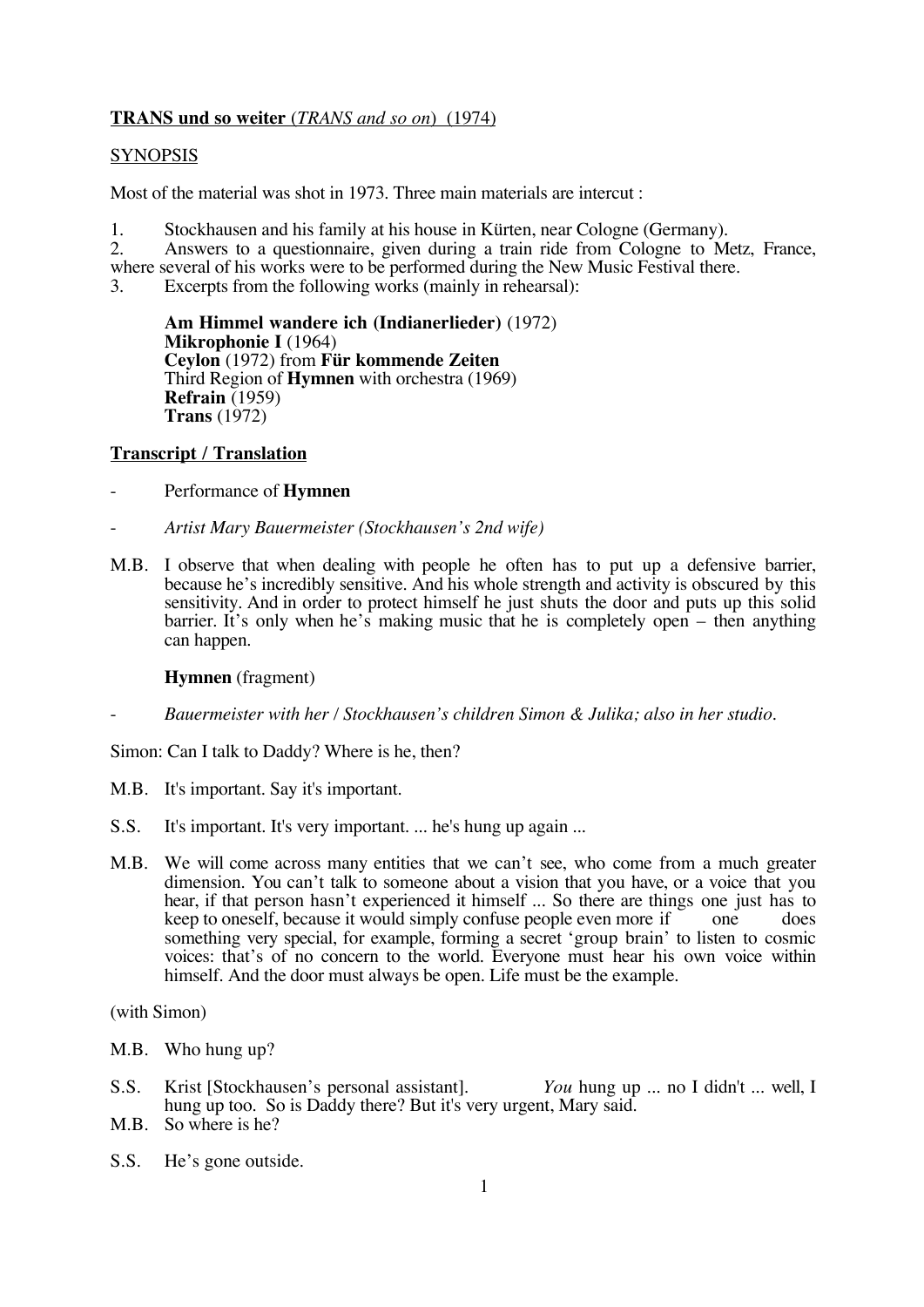Julika: What's Daddy doing outside ?

#### *(Stockhausen on his lands)*

K.S. You can take the shrubs away. But you must sow there. That's bordering on the neighbouring plot of land. There must be enough of a gap. ... O.K.

# *(home)*

- M.B. What time is the train? That's good quarter past one is too late for me one o'clock exactly…darling, that's good. See you tomorrow…would you like to have lunch with us first?
- S.S. Daddy, what is it? When will we know where you are? Daddy, who's going along to Metz? And what should we do? Just nothing crazy? Bye!
- M.B. And ever since we have been living apart in these two houses, we have had much better contact with one another. The whole life of a family doesn't really afford the solitude he needs to make music. Sure, one's not sharing daily life, but one's sharing the most important things. Both of us, since we…It's a matter of telepathy or the telephone, or letters – sometimes we see one another. That's much nicer.
- *S. on train with M.B. and children (+ garden scenes)*

# [on the platform]<br>K.S. Now the

Now the first coaches are coming, but we don't want those. We'd like to have a compartment to ourselves.

[in the train]

S.S.…it's in here, one has to get it out.

K.S. Hang on, no, no, you have to… [blows bubble] Leave it – let it live! [Simon tries to blow bubbles] Good, not too hard, really gently.

…

- K.S. Around here is the brown coal region they used to dig up brown coal here. Where Daddy was born, there are no houses left. They excavated the whole village, and now there's just this single house where I was born. It's somewhere near here,
- K.S. "... and gave them to Heio, and Heio asked where he could find the oldest brother. These mocassins know where he lives. And Heio took the sandals, the leather sandals, and put them under his cloak, and took a piece of the bark…"
- S.S. …and then the footsteps go away again.
- K.S. Right, if you turn them round.
- S.S. And then they go back.
- J.S. And then the footprints have disappeared.
- K.S. Suddenly he goes up to there, and suddenly they stop, and he doesn't know where he is any more.

## - **Indianerlieder**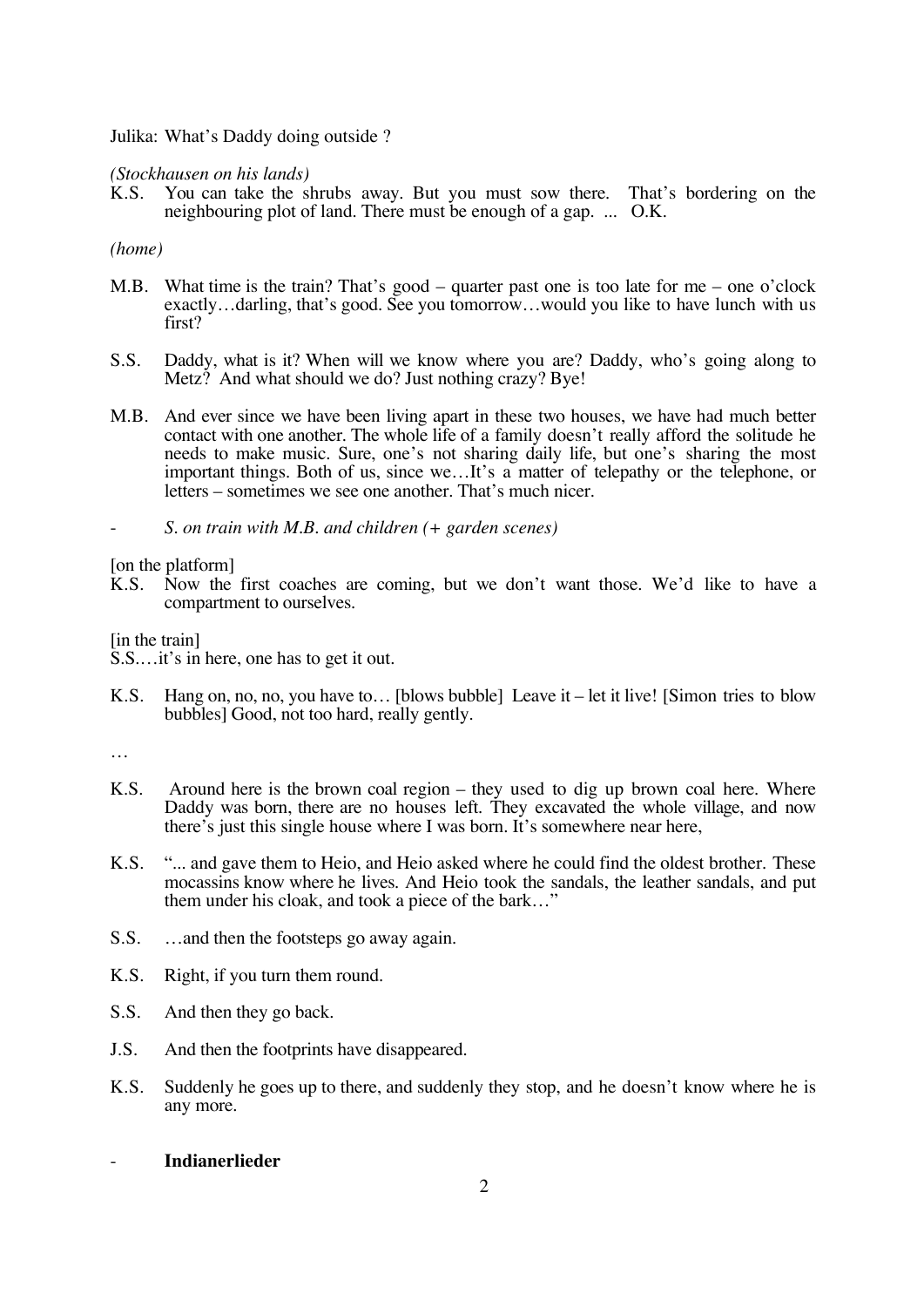K.S. [Reading questions of an interview] "How is it that you regard noises as music?" - Well, a lot of people cleverer than me have given an answer to that, namely that all vibrations are music. Whether they are man-made is something else: one talks about the music of the spheres, or the music of the birds. All vibrations, all rhythms are music, so noises are music too. So basically, that's a dumb question.

The great misunderstanding these days lies mainly in the fact that most people think they don't have to do anything in order to make use of music. I find that one has to do a fantastic amount, in order to open something up for oneself, and that's very demanding.

... through the music I have made, which I *have* to make – which actually passes through me, and usually – at first – I don't know myself what it means. I just know that it has to be made, and I don't even know how it is going to be made.

**Mikrophonie I** rehearsal (S. with masks etc.)

- A.K. You must accompany with a bit more feeling.
- K.S. Yes, exactly!
- A.K. Just imagine Fischer-Dieskau. But lower, of course ...
- K.S. And not for another ten years…Good…And…Terrific…Too Much…That's too much, it comes out all the same [imitates]. There's too much difference in pitch – make it less, and with a tendency. The way I see it, you're going to the middle  $-$  go to the top and…otherwise it all comes out the same again. Once more.

A bit higher… higher pitch… right… that's right!

Who's doing that? Who's making the *prrrr*? Is that Peter? Do it downwards… there's no strength at the bottom… push it more at the bottom… aha… once again… again with a crescendo to the bottom.

Hey, what are you doing there?… Fifth box. Once again, and a bit more. [has put on mask] What are you laughing at, Joachim?

- J.K I thought…
- K.S. Just keep going don't wait there.
- A.K. Do you start? Do we start too?
- K.S. You start.
- ?? I'll start.
- A.K. Such is my earnest wish.
- K.S. Aha… single ones not too much, not too long.

Would you like something like this to wear? We are now disappearing behind a façade. This music is just shameful. Should we do that? What do you reckon?

A.K.? For Metz I'd find that just great.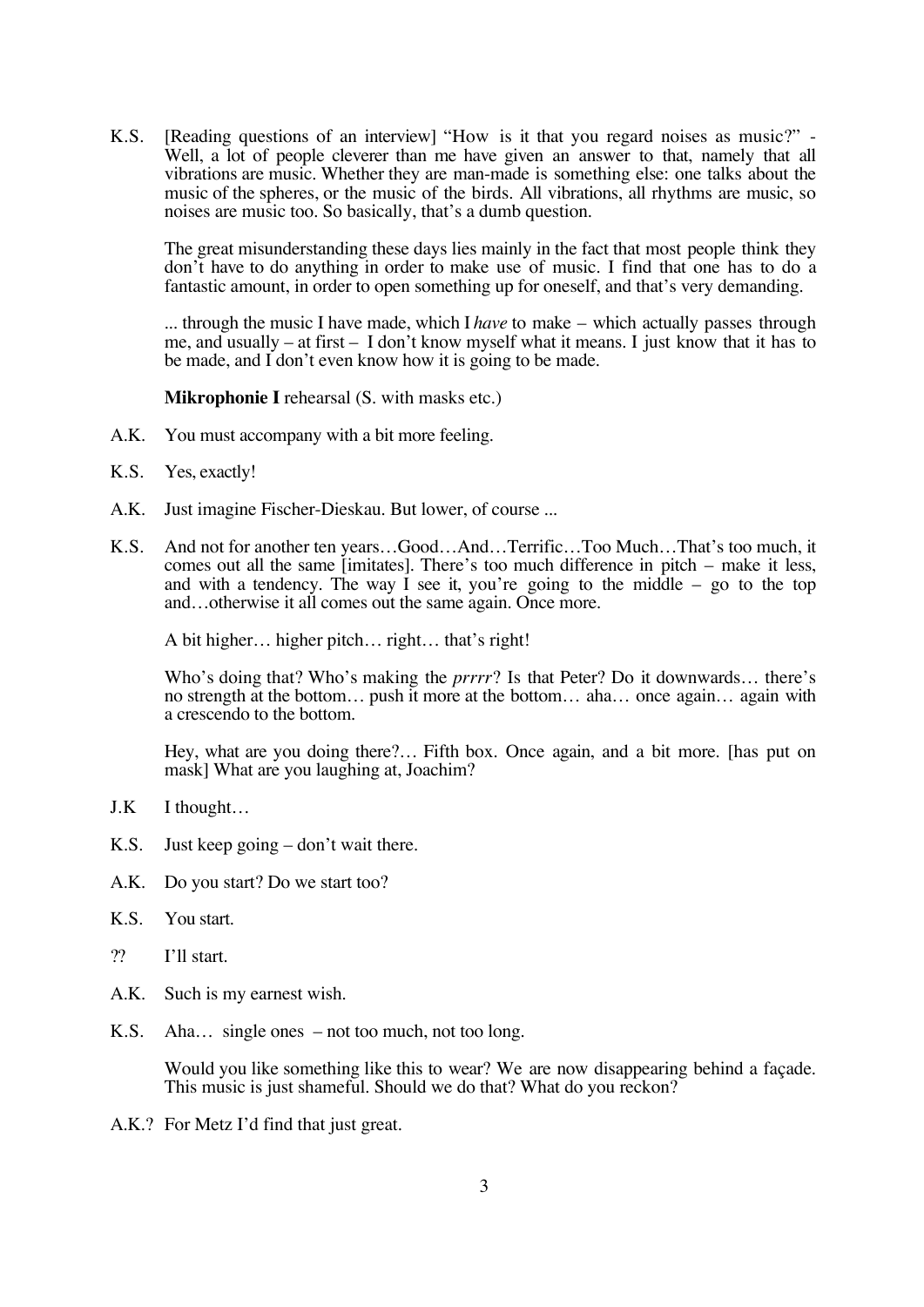K.S. I'll also let you disappear afterwards behind a façade if you like. So now let's go on. *Tutti*....Well, I can't listen to that any more; tomorrow we'll have to...that's just appalling.

[In English]

- P.E.? You don't like this music?
- K.S. No! It's so bad!

[train]

If someone just sits down passively, and says, 'let's see what that's got to offer, or whether it does something to me'– for him, almost nothing will happen. One must really do something oneself, like someone who goes for a long walk to get some fresh air in the countryside, or prays in order to find inner peace. One must really do something of one's own to open up this music, and then real miracles in the truest sense of the word happen through it, and one becomes better. [continues to read questions of an interview]

K.S. "Haven't you thought yourself that your creation and your influence was a blind alley?" My God! Well for a start, I don't think that much about myself and my creation. 'Creation and influence' – well, I'd use other words. "Do you regard yourself as a contemporary Mozart?" That's a very interesting question. [To Julika: The loo is two compartments down, on the left and right hand sides.]

Well, it's absolutely possible according to my philosophy that someone could appear on this planet with a particular name – let's say Mozart – and in a particular body, and appear at another time with a different name and in a different body. As yet, I've had no vision of being Mozart, but that sort of thing is not out of the question.

[rehearsal]

- A.K. Young'uns, we do the prelude first, and then the Tutti.
- K.S. O.K., of course we'll do the prelude. With everyone.
- A.K. O.K., people, what about that?

- [train]<br>K.S. Anyone who is political belongs to a party, and I don't want to belong to a party. It wouldn't be good if my music was created just for a particular group of people, or with a particular group of people in mind. I have to hold back from that. And then there are other reasons: All too often in my life, I've seen how people – even ones who were very close to me – were obliged to alter their political opinions by force of circumstances. I have a deep distrust of political engagement, because it always excludes other people, and always leads to hate and enmity. My music is for all people.
- K.S. "How much do you earn, and from whom do you get your income?" Ha-Ha! I'd say that recently I've felt a lot of sympathy for the anarchists, who favour the abolition of taxes. And as for the people who collect tax, naturally I wouldn't tell anyone how much I earn. Even if it was only 50 cents a month, it's none of their business. But I heard recently that they want to nationalise the banks here; in other words, to control each individual like a little bug, or an ant – then I'll emigrate.

[Stockhausen's house; copying room; work on the score of **Trans**]

K.S. Joachim, can you please just check this plan, and see if it matches what you remember.

What's up?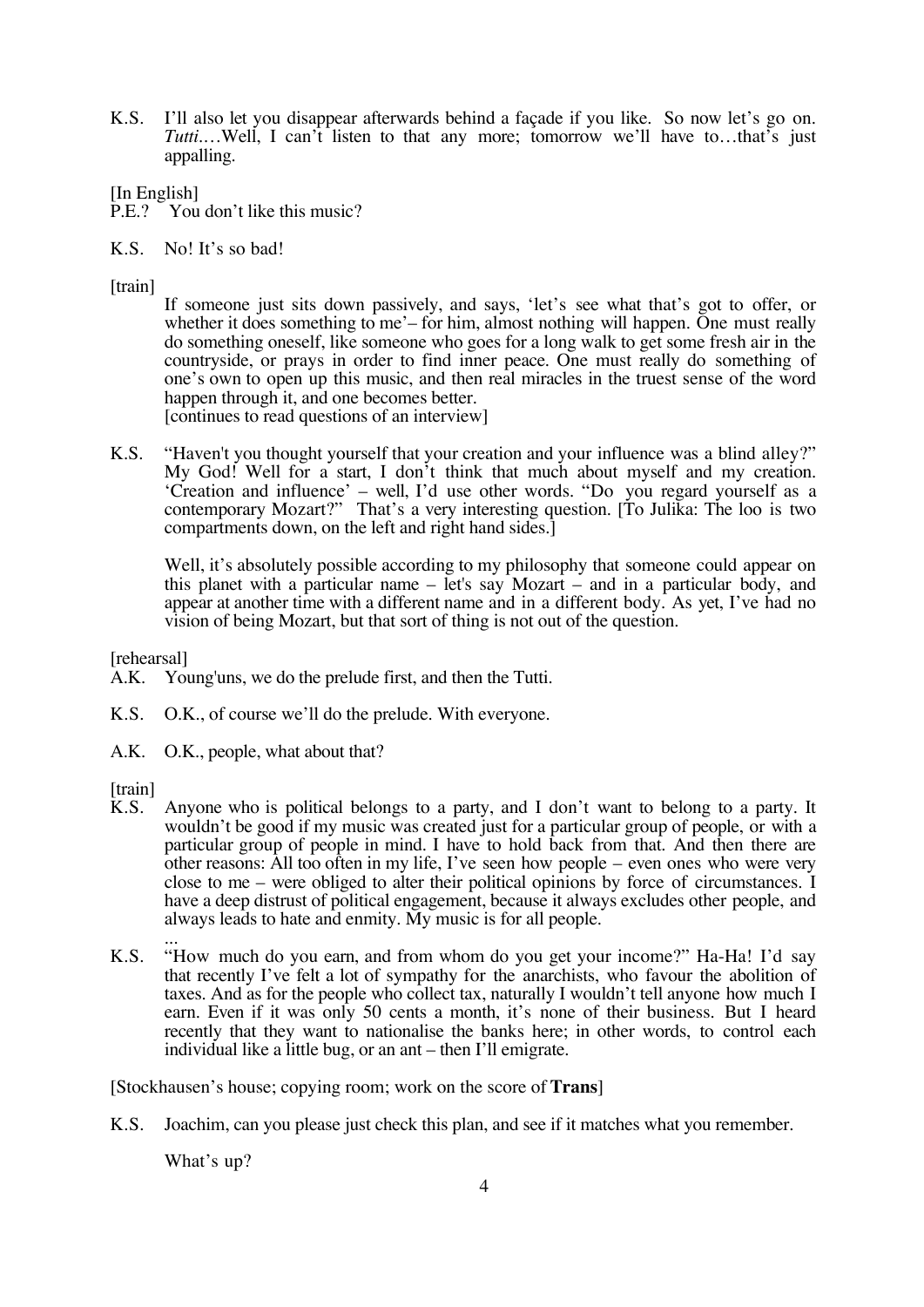J.D. (Janos Darvos, copyist) …whether I should write "Continuation of Harmonics", or just "Continuation"…

K.S. No, write "harmonics", so that the conductor can see straight away what it is. That's right.

- J.D. Here comes "harmonics", "poco a poco accelerando senza"…
- K.S. Or is it still accelerando?
- J.D. Yes, that goes up to "ritardando".
- K.S. That's where you must write "Continuation of Harmonics".
- J. D. Just like this text?
- K.S. No, no, up above , sempre accelerando".

#### **Refrain**

#### - **Ceylon**

[After performance, with Doris Stockhausen ]

- D.S. Yes, of course.
- K.S. But she notices that. Exact duos, trios, quartets.
- D.S. One does notice that. Yes, yes, one does notice it.

[giving autographs]

- Mary B. Should I give it to you?
- K.S. Yes, bring…or should I come along?
- [Home celebrations (also with S.'s first wife Doris and her children: Suja, Christel, Markus, Majella)]
- K.S. Oh, now the whole window has watered over.
- D.S. Majella there, no...
- K.S. O.K., let her sit here. It doesn't matter. You can only get two to a side. Good, Majella, Markus,

[Everyone says grace]

"The Earth lives from the sun…"

[Train]

K.S. "Why don't you have a normal marriage?" . Yes, well, I did that twice: one normal marriage for ten years, and then another one for ten years, and now ... Mary, is our marriage normal ? ...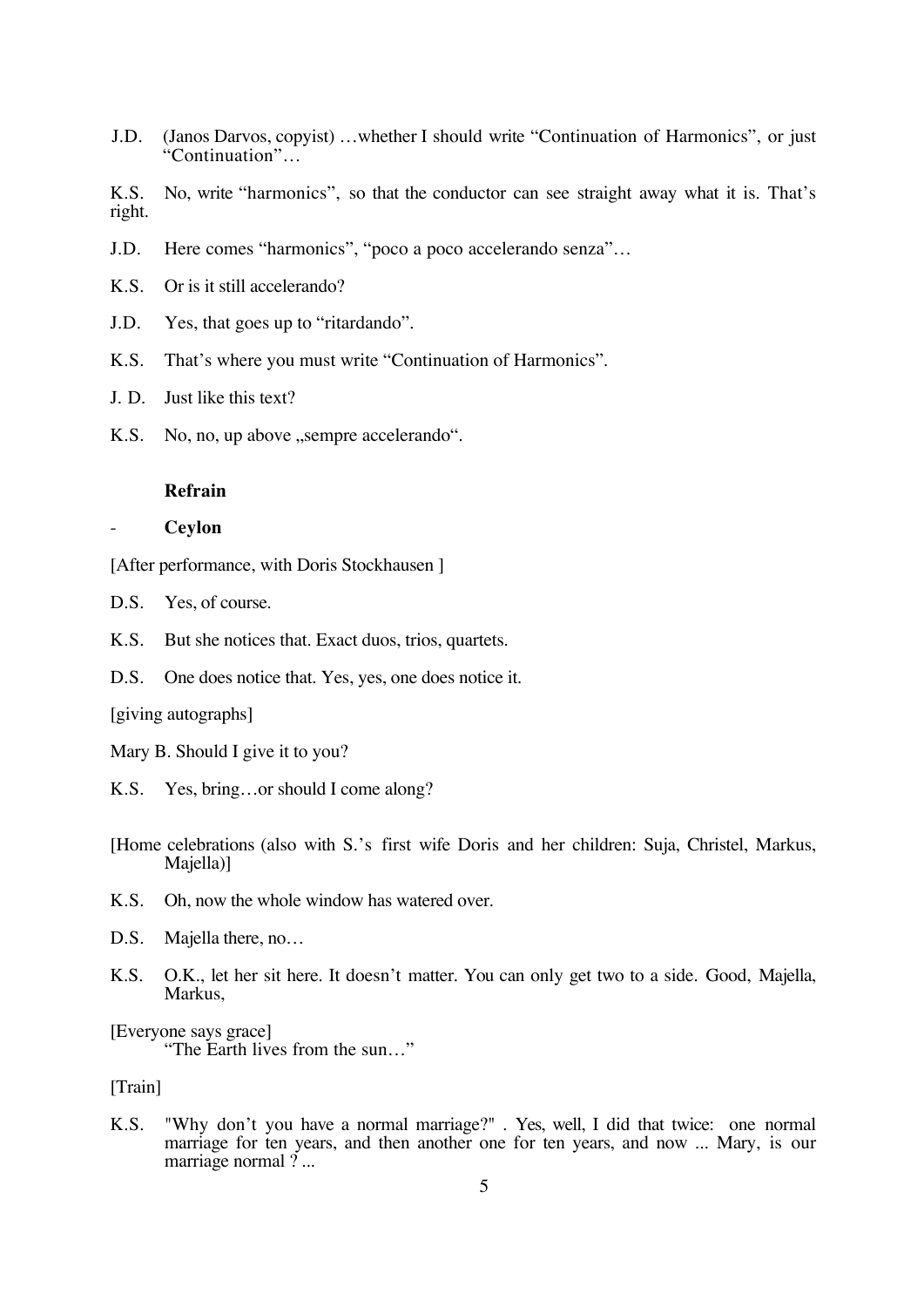M.B. Wonderful! ...<br>K.S. I mean now ...

I mean now ...

M.B. (laughs)

# [Home]

K.S.

"And we wish all good appetite, and thanks all round!"

- K.S. Has Maderna really died?
- Suja: Yes.
- D.S. Bruno?
- Jul.: Who's died?
- K.S. Maderna.
- Jul.: Who's that?
- K.S. A conductor. You met him a few times.
- D.S. He conducted Daddy's **CARRÉ**.
- K.S. Bruno said he wasn't at all interested in composing any more. He just wanted to play, just wanted to conduct.
- D.S. It suited him too. He was a child prodigy, Bruno Maderna was. At the age of 6 he played the violin so well he was appearing in public.

Majella: Julie, it's already too late!

Julika: What?

Majella: You'd have to have done that last year.

# - **Hymnen** (in Paris)

- K.S. Oboe! Only when I look you in the eye!
- K.S. That's so typical: musicians no longer have any awareness that they are setting an example. Only when they are sitting there like soldiers in rows, in formal dress under a conductor, who more or less controls them. As soon as they have to do something unusual, they completely lose their decorum. An Indian musician would never do that … he is absolutely conscious of how he walks, how he stands, how he sits, how people see him. For Japanese musicians too, that is only natural; one only has to see how they come onstage. For half an hour beforehand, they haven't talked to one another.

**Hymnen** (rehearsal)